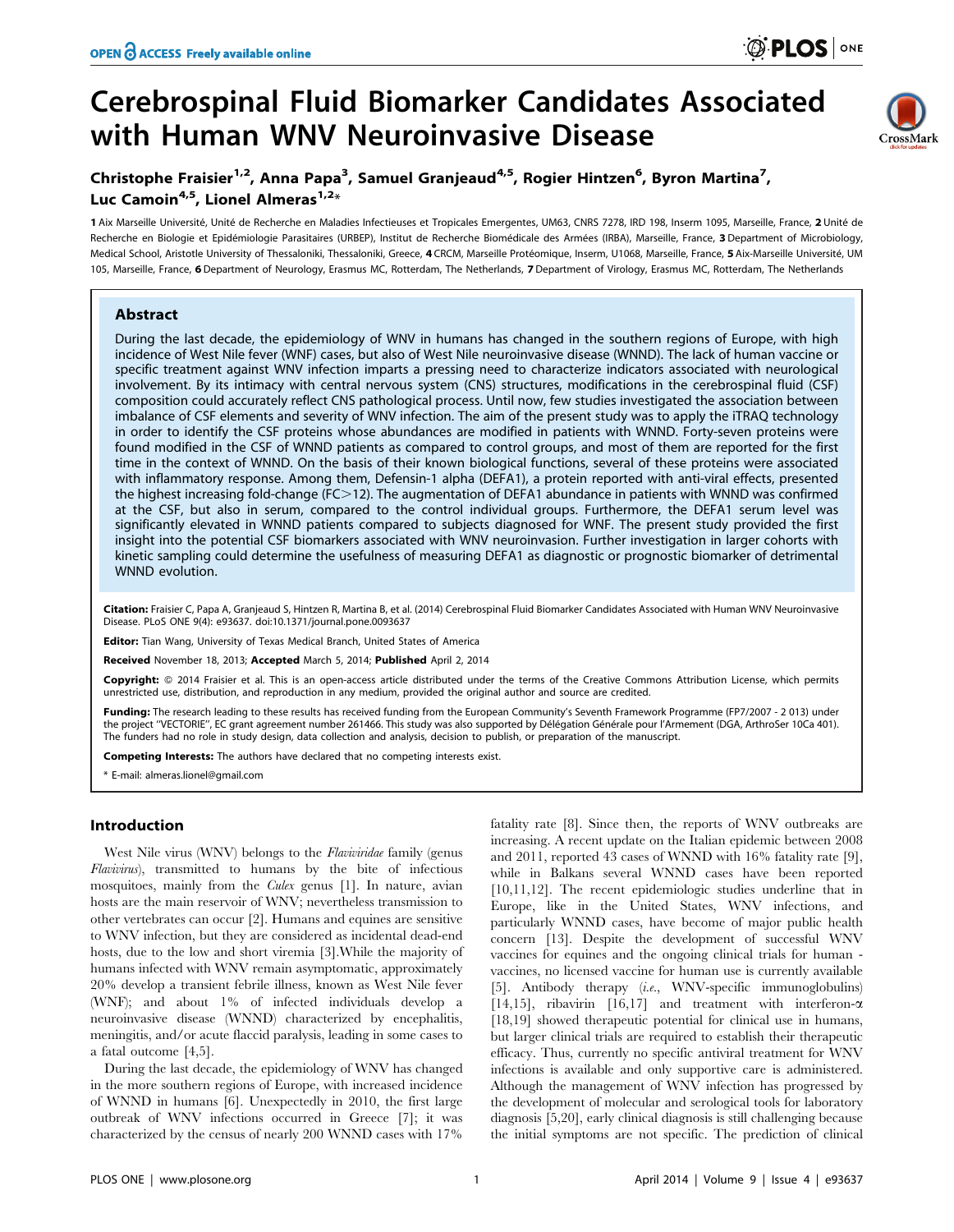evolution to either recovery or central nervous system (CNS) involvement has not been yet elucidated. Thus, the identification of biomarkers associated with disease severity could enable a better forecasting of WNV disease progression (i.e., distinction between WNND and WNF) and could improve knowledge of brain alteration to define novel potential drug targets.

The CNS is separated from the rest of the body by blood interfaces, which are mainly composed of the blood-brain barrier (BBB) and the blood-cerebrospinal fluid (CSF) barrier, which maintain the CNS homeostasis, and preserve it from toxic compounds or pathogens. However several neurotropic viruses, such as WNV, can bypass BBB and invade the CNS [21,22]. By its close contact with the extracellular fluid of the brain, analysis of CSF composition can reflect biological CNS impairments enabling the diagnosis and understanding of various neurodegenerative CNS disorders [23]. The presence of WNV-specific IgM antibodies in the CSF is a strong evidence of a recent infection, however, neutralization assays or detection of WNV RNA could be necessary in case of suspicion infection with other flaviviruses due to cross-reactivity [24]. Furthermore, the persistence of WNV IgM antibodies in CSF for several months after the onset of the disease complicates the laboratory diagnosis [25]. Thus, these biological tests could reflect neurological infection, but not direct relationship with acute encephalitis.

The number of studies which analyze the CSF component modifications during WNV infection, or investigate the association between imbalance of CSF elements and severity of WNV infection is very limited. Some reports postulated that the number of plasma white cells in CSF could be used as an indicator of brain WNV infection [26,27], but these findings were not confirmed by more recent studies [28,29], suggesting that the predictive value for WNND diagnosis is low. Recently, Petzold and collaborators observed that the CSF levels of neuronal (i.e., neurofilaments) and glial (i.e., glial fibrillary acidic protein (GFAP) and S100B) biomarkers were elevated in WNV encephalitis patients compared to non-inflammatory controls [30]. Nevertheless, these biomarkers were also detected in CSF and sera from WNF patients, reconsidering the use of these proteins as prognostic markers of disease severity [30,31]. The biological content of the CSF has long been used as an indicator regarding diagnoses or etiology of CNS-related symptoms and dysfunctions [32,33]. Thus, to monitor biological effects of CNS infections, proteomic investigations of CSF have produced quite promising results in the discovery of biomarkers associated with brain infection [34,35].

To gain a better insight into the pathophysiology of severe WNV infection in humans and to identify potential biomarkers associated with neuroinvasion, a comparative examination of CSF protein profiles between patients with WNND and control individuals with non-inflammatory symptoms was performed using a quantitative proteomic approach (iTRAQ).

# Materials and Methods

#### Ethics statement

The Medical Ethical Committees of the Erasmus University Medical Centre in Rotterdam, The Netherlands, the Sint Franciscus Gasthuis in Rotterdam, The Netherlands, and the Medical Ethical Committee of Aristotle University of Thessaloniki, Greece, approved the study protocol. Serum and CSF samples used for the ELISA validation tests were both previously banked de-identified samples collected for diagnostics, or from individuals living in Marseille, France, from whom a written informed consent was obtained, and the Marseille-2 Ethical Committee approved the protocol.

|                                                          |                                 |                                         |             |                        | non-WNV CNS         |                         |                         |                            |
|----------------------------------------------------------|---------------------------------|-----------------------------------------|-------------|------------------------|---------------------|-------------------------|-------------------------|----------------------------|
|                                                          | WN neuroinvasive disease (WNND) |                                         |             | Š                      | infection           | ミ                       | l                       | <b>Healthy individuals</b> |
| ₹<br>Abbreviated group name                              |                                 | $\lambda$                               | A3          | ៜ                      |                     | G                       | C                       | J                          |
| ڡ<br>Number of samples                                   |                                 | $\infty$                                | 21          | 23                     | m                   | ١O                      |                         |                            |
| CSF samples                                              |                                 |                                         | z           | z                      |                     |                         |                         | z                          |
| Sera samples                                             |                                 | z                                       |             |                        |                     |                         | z                       |                            |
| z<br><b>iTRAQ</b> experiments                            |                                 |                                         | z           | z                      | z                   |                         |                         | z                          |
| ELISA analysis                                           |                                 | z                                       | >           |                        | ≻                   | z                       | z                       | >                          |
| Age ± SD, years (range)                                  | 64.7 $\pm$ 16.4 (19-80)         | 71.1 ± 11.5 (42-87) 68.6 ± 15.4 (44-92) |             | $70.6 \pm 8.8$ (52-84) | 48.4 ± 21.7 (20-74) | $35.0 \pm 12.8$ (21-56) | $35.7 \pm 11.3$ (26-44) | $45.3 \pm 11.2 (24 - 62)$  |
| 56.3<br>Gender (% Female)                                |                                 | 62.5                                    | 40.7        | 65.2                   | 38.5                | 33.3                    | $\overline{0}$          | 47.6                       |
| symptoms (mean days ± SD)<br>Days after the onset of the | $6.9 - 6.0$                     | $6.6 + 3.8$                             | $7.3 - 4.4$ | $6.8 + 3.2$            | $10.6 + 8.5$        |                         |                         |                            |

fever; WNND, West Nile neurodegenerative diseases; WNV, West Nile virus. virus.  $\frac{6}{5}$ West Š<br>Š ë diseas neurodegenei doi:10.1371/journal.pone.0093637.t001 doi:10.1371/journal.pone.0093637.t001 West Nile WNND, tever;

Table 1. Demographic and clinical data relating to individuals included for iTRAQ or ELISA test validation.

Demographic and clinical data relating to individuals included for iTRAQ or

 $\div$  $\overline{\mathbf{v}}$ Tabl

ELISA test validation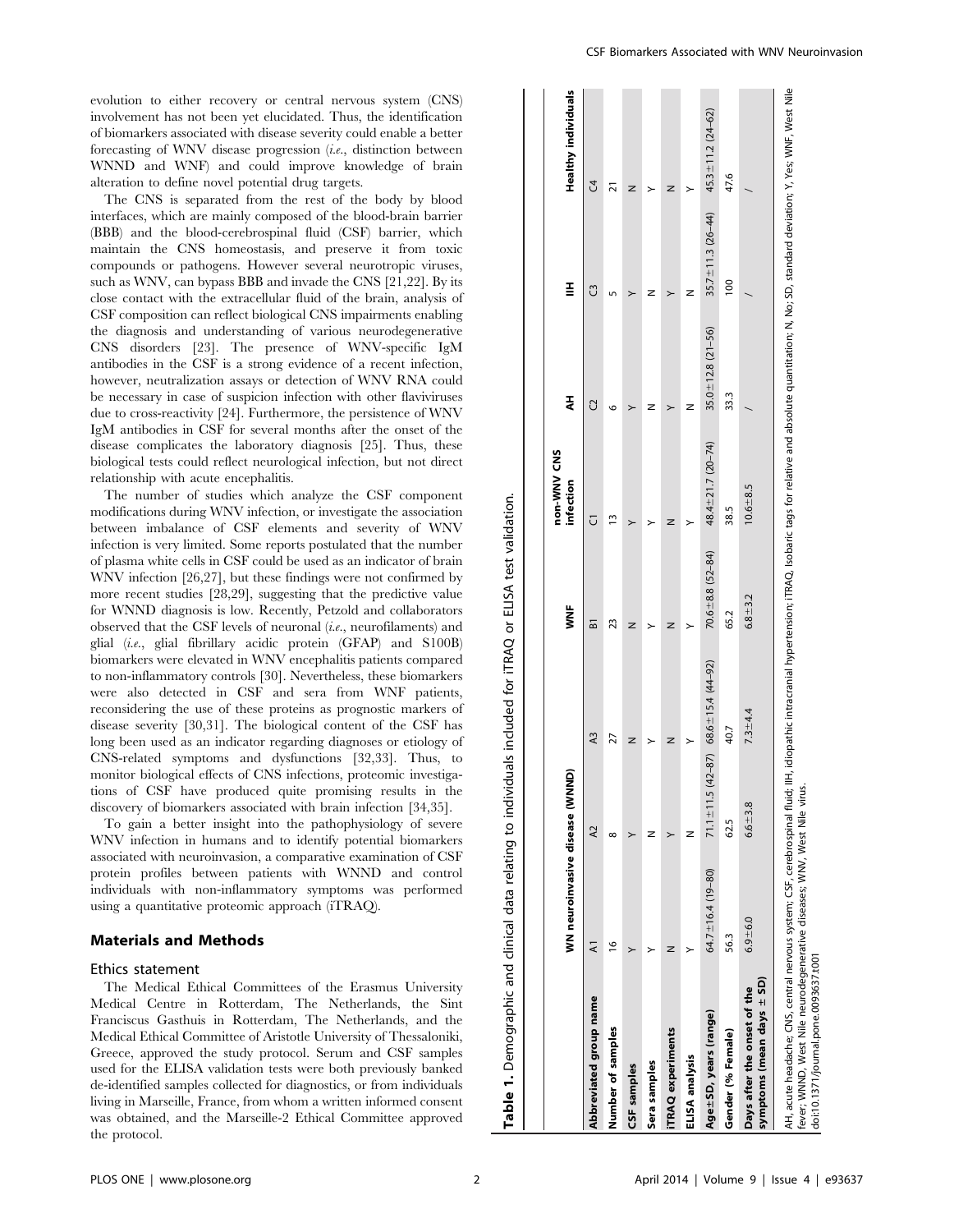#### Material

All subjects included in the present study were Caucasians. Demographic and clinical data relating to these individuals are detailed in the Table 1. They were divided into the following groups:

A. The WNND group, consisted in total of 51 Greek patients (25 females). This group included the subgroup A1 ( $n = 16$ ) for whom both serum and CSF samples were available; the subgroup A2  $(n=8)$  for whom only a CSF sample was available; and the subgroup A3,  $(n=27)$  for whom only a serum sample was available.

B. The WNF group, named B1, consisting of 23 Greek patients with WNF for whom only a serum sample was available.

C. The control groups, consisting of the following sub-groups: C1 group, consisting of 13 Greek patients with non-WNV CNS infection for whom paired serum and CSF was available; C2 group, consisting of 6 Dutch individuals with acute headache (AH group), for whom only a CSF sample was available; C3 group, including 5 Dutch female individuals with idiopathic intracranial hypertension (IIH group), for whom only a CSF sample was available; and C4 group, consisting of 21 apparently healthy French individuals (''healthy group''). The 11 individuals from the AH and IIH groups had no neurological disorders, did not take any medication, and were considered to have normal CSF.

#### Protein sample preparation

Due to the limited volume of the CSF samples, pooled CSF samples from each experimental group  $(i.e., A2, C2, and C3)$ groups) were generated by mixing an equal volume  $(30 \mu L)$  of each sample per group. The protein concentration of each sample pool was determined by the Lowry method (DC Protein assay Kit, Bio-Rad) according to the manufacturer's instructions. The WNND group (A2 group) had higher CSF protein concentration (mean: 907 mg/mL) than the AH (mean: 479 mg/mL, C2 group) and IIH (mean: 249 mg/mL, C3 group) control groups. Each pool was vortexed for 30 seconds and then subdivided into vials containing 30 µg protein stored at  $-80^{\circ}$ C until further use.

#### iTRAQ labeling of CSF samples

iTRAQ is a gel-free based technique to quantify proteins from different sources in a single experiment. This technique incorporates covalently isobaric tags to enable quantitative proteomic analysis [36]. For iTRAQ labeling, replicates of CSF sample pools containing 30 µg protein were used (Table S1). Proteins were precipitated with cold acetone for 2 h at  $-20^{\circ}$ C, centrifuged for 5 min at 16 000 $\times$ g, dissolved in 20 µL of dissolution buffer, denatured, reduced, alkylated and digested with  $10 \mu$ g of trypsin overnight at 37°C, following manufacturer's protocol (iTRAQ) Reagent Multiplex Buffer kit, Applied Biosystems, Foster City, CA, USA) and as previously described [37]. The resulting peptides were labeled with iTRAQ reagents (iTRAQ Reagent-8Plex multiplex kit, Applied Biosystems) according to manufacturer's instructions. Before combining the samples, a pre-mix containing an aliquot of each labeled sample, cleaned-up using a ZipTip, was analyzed by MS/MS to check for peptide labeling efficiency with iTRAQ reagents and homogeneity of labeling between each sample. The content of each iTRAQ reagent-labeled sample was then pooled into one tube according to this previous test. The mixture was then cleaned-up using an exchange chromatography (SCX/ICAT cation exchange cartridge, AB Sciex, Foster City, USA) and reverse-phase chromatography C18 cartridge (C18 SpinTips, Protea bio, Nîmes, France) prior to separation using an off-gel system (Agilent 3100 OFFGEL fractionator, Agilent Technologies), as previously described [38].

# Mass spectrometry analysis

For nanoLC mass spectrometry (MS) measurements, approximately 5 µg of peptide sample was injected onto a nanoliquid chromatography system (UltiMate 3000 Rapid Separation LC (RSLC) systems,Dionex, Sunnyvale, CA). After pre-concentration and washing of the sample on a Dionex Acclaim PepMap 100 C18 column  $(2 \text{ cm} \times 100 \text{ µm}$  internal diameter (id) 100 A, 5  $\mu$ m particle size), peptides were separated on a Dionex Acclaim PepMap RSLC C18 column  $(15 \text{ cm} \times 75 \text{ }\mu\text{m} \text{ id}, 100 \text{ A}, 2 \text{ mm})$ particle size) (Dionex, Amsterdam) using a linear 180 min gradient (4-40% acetonitrile/H20; 0.1% formic acid) at a flow rate of 300 nL/min. The separation of the peptides was monitored by a UV detector (absorption at 214 nm). The nanoLC was coupled to a nanospray source of a linear ion trap Orbitrap mass spectrometer (LTQ VelosOrbitrap, Thermo Electron, Bremen, Germany). The LTQ spray voltage was 1.4 kV and the capillary temperature was set at  $275^{\circ}$ C. All samples were measured in a data dependent acquisition mode. Each run was preceded by a blank MS run in order to monitor system background. The peptide masses were measured in a survey full scan (scan range  $300-1700$  m/z, with 30 K FWHM resolution at m/z = 400, target AGC value of  $10^6$  ions and maximum injection time of 500 ms). In parallel to the high-resolution full scan in the Orbitrap, the datadependent HCD scans of the 10 most intense precursor ions were fragmented and measured in the orbitrap analyser (normalized collision energy of 35%, activation time of 10 ms target AGC value of  $10^4$ , maximum injection time 100 ms, isolation window 2 Da and wideband activation enabled). Dynamic exclusion was implemented with a repeat count of 1 and exclusion duration of 30 sec.

#### Data Analysis

Raw files generated from MS analysis were combined and processed with Proteome Discoverer v 1.3 (Thermo Fisher Scientific, Waltham, MA, USA). Protein identification and quantification were carried out using the Mascot search engine (v.2.3; Matrix Science, Boston, MA, USA) and SEQUEST (v.28.0.0.0; University of Washington) through Proteome Discoverer v 1.3 (Thermo Scientific). The search was performed against the Homo Sapiens Sapiens database containing 20257 sequences (from SwissProt, May 24rd, 2012). Data were processed as described previously [39]. Several comparisons were performed including WNND group (A2 group) vs AH+IIH group (C2+C3 groups), but also WNND (A2 group) vs AH (C2 group) or vs IIH (C3 group) groups. Conversely, the proteins differentially expressed between AH (C2 group) and IIH (C3 group) groups were excluded from the analysis to take into account only the protein abundance specifically altered in WNND samples. Proteins whose expression were significantly differentially expressed (|foldchange  $|\geq 2$ , p-value  $\leq 0.05$ ) were selected for the analysis. Change in protein expression (between two groups) is reported as ratio or as fold-change (FC). Fold-change equals ratio when ratio is larger than 1; FC equals minus one over ratio when ratio is lower than 1.

#### Ingenuity pathway analysis

The functional analyses were generated through the use of Ingenuity Pathways Analysis software, Inc. (http://www. ingenuity.com). In this analysis, the average relative proteins expression values (fold-change) obtained from MS analysis were uploaded into the IPA software. The IPA program uses a knowledgebase (IPA KB) derived from the scientific literature to connect genes or proteins based on their relationships and functions. IPA generates biological networks, canonical pathways and functions that are relevant to the uploaded dataset. A right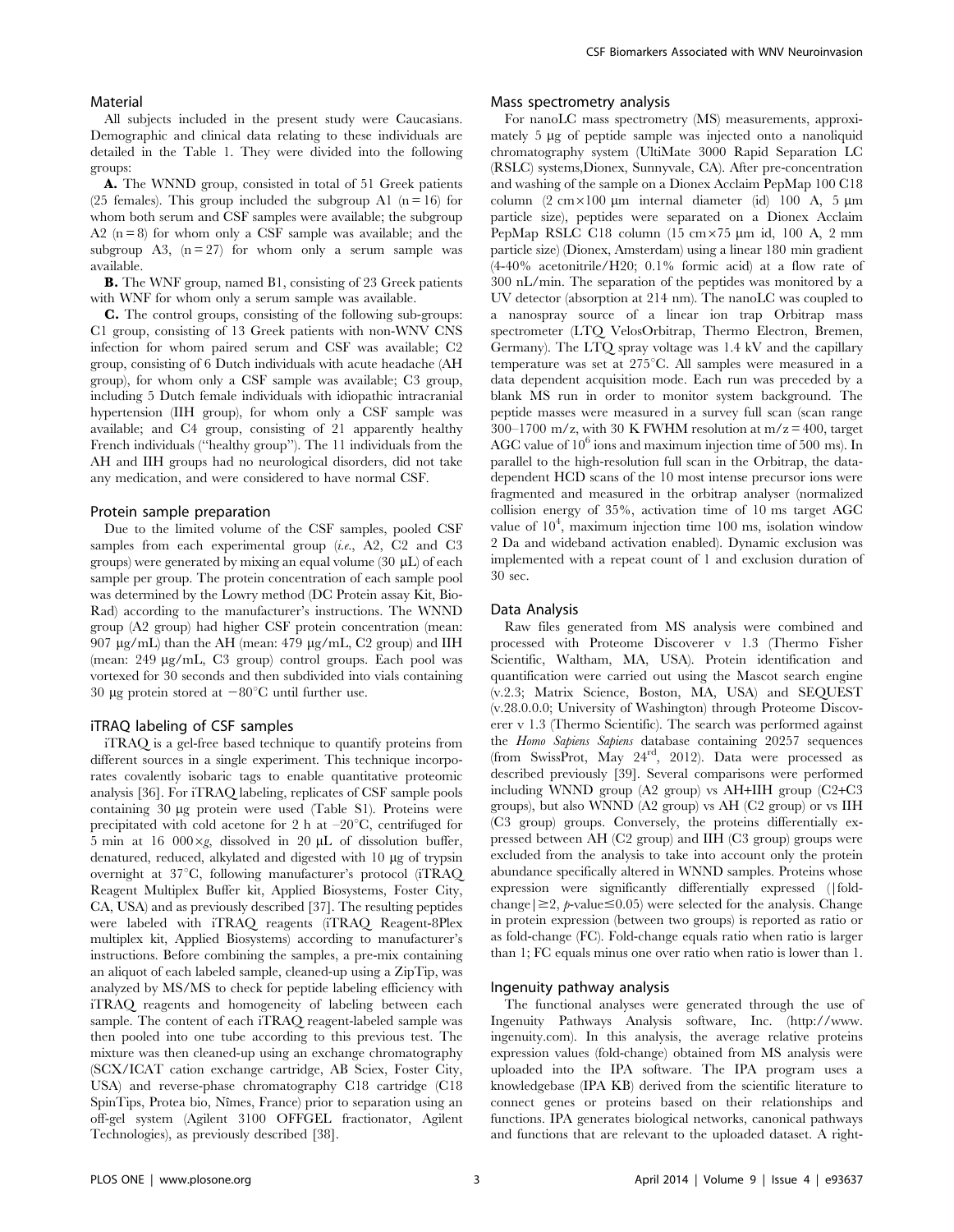tailed Fisher's exact test is used for calculating  $p$ -values to determine if the probability that the association between the proteins in the dataset and the functional and canonical pathway can be explained by chance alone. The scores derived from a  $p$ value (score  $= -\log (p\text{-value})$ ) and indicated the likelihood that the proteins of interest  $(i.e.,$  the identified proteins within a network) were clustered together.

#### ELISAs

Defensin alpha-1 (DEFA1) concentration was evaluated in paired CSF and serum (A1 and C1 groups) or only in serum samples from individuals of the different clinical groups (A3, B1 and C3 groups) by capture enzyme-linked immunosorbent assay (ELISA) kits according to the manufacturer's instructions (Uscn, Life Science Inc., Wuhan, China). Plates were read in an ELISA microplate reader (Versa Max TurnableMultiplate Reader, Molecular Devices, UK). Paired CSF/serum samples from the same individual were tested on the same plate in duplicate.

#### Statistical analysis

Since values in each group did not follow a Gaussian distribution or sample size is too small, we used non-parametric tests. The Kruskal-Wallis test was used for multiple group comparisons. Two independent groups were compared with Mann-Whitney U test. Spearman's rank correlation coefficient was computed when appropriate. Threshold values were determined with the use of receiver operating characteristic (ROC) curve. All differences were considered significant at  $p<0.05$  and statistical analyses were performed using the statistical software Prism 5 (GraphPad, Inc).

#### Results

# Differential expression of CSF proteins between WNND patients and non-infected individuals

CSF samples were tested for the identification of differentially expressed proteins between WNND patients (i.e., A2 group) and the control groups  $(i.e., C2 \text{ and } C3 \text{ groups})$ , using iTRAO labeling and MS analysis. The application of a global False Discovery Rate (FDR) of 5% gave rise to a total of 470 identified and quantified proteins that were included in the analysis.

The comparison of protein abundance variations between the AH- and IIH-control groups indicated that 11 proteins were significantly differentially expressed (average ratios  $\leq 0.5$  or  $\geq 2$ , pvalue  $\leq$  0.05; Table 2): six proteins were up-regulated (fold-change (FC) ranging from 2.1 to 3.5), including four proteins from the apoliprotein family (APOC1, APOB, APOL1, APOM), involved in lipoprotein particle composition responsible for lipid trafficking and metabolism, and five proteins, all belonged to the keratin protein family, were down-regulated (FC ranging from  $-8.8$  to  $-2.0$ ) (Table 2). Since these keratin proteins are mainly structural constituents of epidermis, it is possible that their up-representation in the IIH-group could result from a contamination associated with CSF sampling and handling. Thus, the protein changes concerned mainly two protein family groups, which could be attributed to sample contamination or abundance of lipoprotein particles.

The comparison of protein abundance variations between WNND and the AH+IIH control groups highlighted 51 proteins that were found significantly differentially expressed (Figure 1A). Among them, 47 proteins modified exclusively in patients with WNND compared to AH+IIH group were taken into account (Figure 1B, Table 3). The large majority of these proteins were upregulated (42 and five proteins up- and down-regulated, respec-

| Protein description                                                                                                                                                | Accession n°<br>(UniprotKB) | Symbol<br>Proteil | Number of unique Number of<br>peptides | peptides | <b>Average ratios</b><br>АНЛІН° | Subcellular location | <b>Biological function</b> b |
|--------------------------------------------------------------------------------------------------------------------------------------------------------------------|-----------------------------|-------------------|----------------------------------------|----------|---------------------------------|----------------------|------------------------------|
| Apolipoprotein C-I                                                                                                                                                 | P02654                      | APOC1             |                                        | 4        | 2.062                           | Secreted             | Lipid transport              |
| Apolipoprotein B-100                                                                                                                                               | P04114                      | <b>APOB</b>       | 80                                     | 80       | 2.231                           | Secreted             | -ipid transport              |
| Apolipoprotein L1                                                                                                                                                  | O14791                      | APOL1             | G                                      | O        | 2.458                           | Secreted             | Lipid transport              |
| Apolipoprotein M                                                                                                                                                   | O95445                      | <b>APOM</b>       |                                        |          | 2.379                           | Secreted             | Lipid transport              |
| CD5 antigen-like                                                                                                                                                   | <b>043866</b>               | CD5L              | $^{\circ}$                             | $\infty$ | 3.518                           | Secreted             | Apoptotic process            |
| Serum amyloid P-component                                                                                                                                          | P02743                      | <b>APCS</b>       |                                        |          | 2.332                           | Secreted             | Metal ion binding            |
| Keratin, type I cuticular Ha1                                                                                                                                      | Q15323                      | <b>KRT31</b>      |                                        |          | 0.114                           | Cytoskeleton         | Cell organization            |
| Keratin, type I cytoskeletal 9                                                                                                                                     | P35527                      | KR <sub>T9</sub>  | 22                                     | 24       | 0.328                           | Cytoskeleton         | Cell organization            |
| Keratin, type II cuticular Hb2                                                                                                                                     | Q9NSB4                      | <b>KRT82</b>      |                                        |          | 0.122                           | Cytoskeleton         | Cell organization            |
| Keratin, type II cuticular Hb3                                                                                                                                     | P78385                      | <b>KRT83</b>      | m                                      | 4        | 0.160                           | Cytoskeleton         | Cell organization            |
| Keratin, type II cytoskeletal 1                                                                                                                                    | P04264                      | KRT1              | 26                                     | 30       | 0.498                           | Cytoskeleton         | Cell organization            |
| <sup>a</sup> AH : acute headache; IIH : idiopathic intracranial hypertension.<br>doi:10.1371/journal.pone.0093637.t002<br><sup>b</sup> according to Gene Ontology. |                             |                   |                                        |          |                                 |                      |                              |

Table :

Table 2. CSF proteins differentially expressed between the AH- and IIH-control groups (i.e., C2 and C3 groups) identified by quantitative LC-MS/MS analysis.

2. CSF proteins differentially expressed between the AH- and IIH-control groups (i.e., C2 and C3

groups) identified by quantitative LC-MS/MS analysis.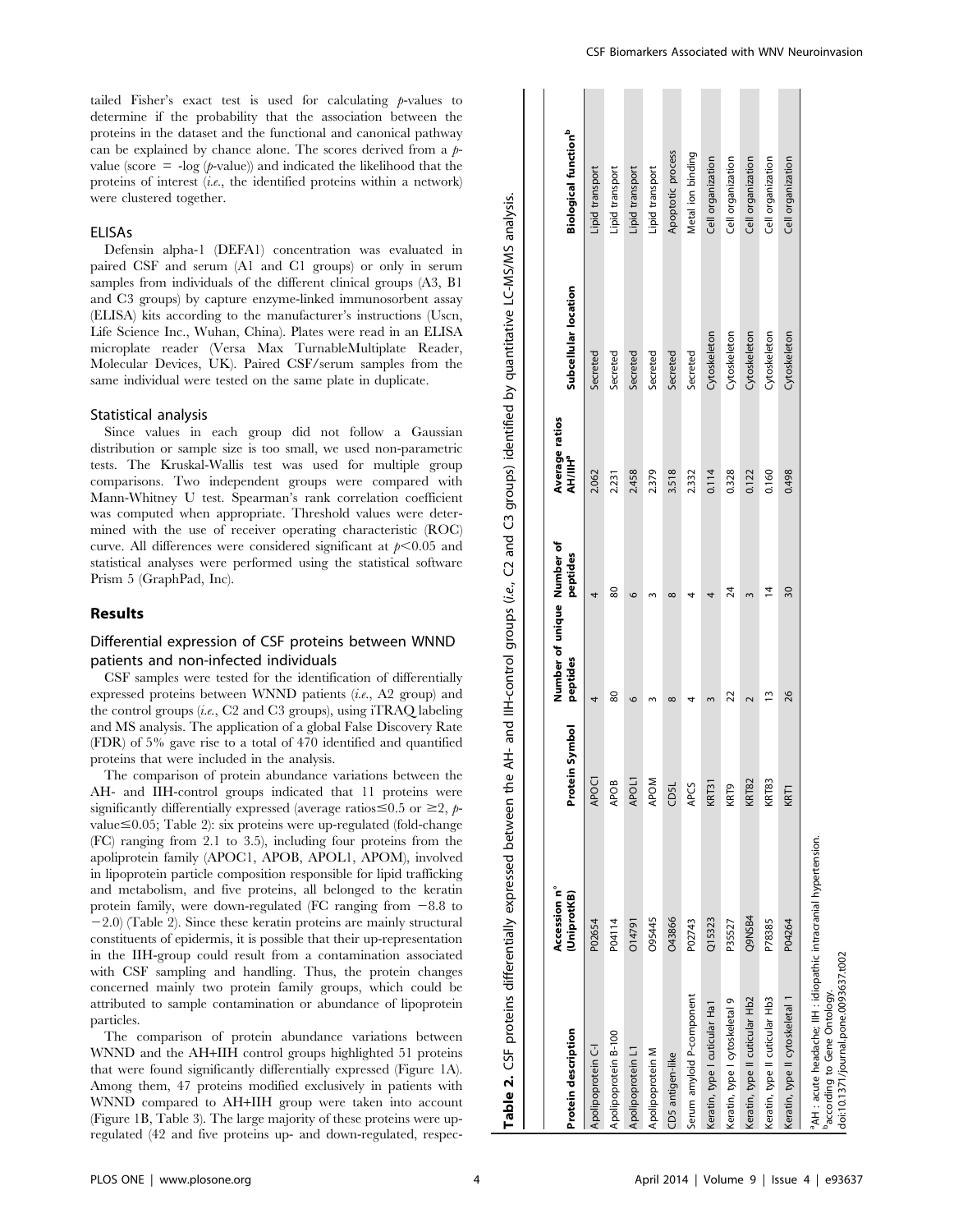tively), and fold-changes were much higher for up- (ranging from 2.0 to 12.9) than for down-regulated proteins (ranging from  $-2.0$ to  $-2.2$ ). Interestingly, 32 out of the 47 differentially expressed proteins were found commonly modified considering WNND vs AH and WNND vs IIH comparisons (Figure 1B, Table 3). The 47 significantly differentially expressed proteins were classified according to their cellular distribution and were grouped into functional categories according to gene ontology (GO) (Figure 1C and 1D), using Proteome Discoverer software 1.3 (Therome scientific) retrieving GO database information from ProteinCenter software (Thermo Scientific). As expected, a large majority of them (62%) was secreted (biological fluid) and the first functional category corresponded to immune response (47%). Among the proteins from the immune response, half of them corresponded to immunoglobulin chains  $(n = 10)$  which reflected the absence of immunoglobulin depletion prior the quantitative protein repertoire analysis, but also indicated the inflammatory phenomenon which occurred in the WNND group compared to control group.

# Protein networks and biological functions altered in the CSF of WNND patients

To determine significant networks and biological functions associated with human WNND cases, the 47 differentially expressed proteins identified in CSF were uploaded into the IPA system. Among them, 41 proteins were mapped in the system (Table 3). The functional analyses generated through the IPA system identified direct and indirect relationships among the proteins differentially expressed and allowed to identify two relevant networks (Table 4). These networks contained at least 15 focus molecules involved in functions related mainly to inflammatory and immunological diseases. In addition, among the biological functions related to these proteins, 15 differentially expressed proteins (DEFA1, S100A9, LCN2, S100A8, IGHM, HIST1H2BK, IGJ, PRDX2, ACTB, FGA, CD14, HP, FCGR3A, TIMP1, APOE), classified in infectious disease, were significantly associated with viral infection  $(p$ -value: 2.58E-05). With the exception of APOE, all these proteins were up-regulated.

#### Verification by ELISA of the selected candidate, DEFA1

Defensin alpha-1 (DEFA1) abundance in biological fluids  $(i.e.,$ CSF and serum) was assessed using commercial ELISA kits. Selection of DEFA1 was made on the basis of its high fold-change, the possible functional association of this protein with WNV pathobiology or the potential use as severe infection biomarker, and the availability of the required ELISA kits.

Due to their insufficient remaining volume, CSF samples from individuals previously used for the proteome repertoire comparisons could not be further assessed by ELISA (i.e., A2, C2 and C3 groups). Thus, the validation tests were carried out on the WNND group  $(n = 16, A1$  group) and the non-WNV CNS infection control group ( $n = 13$ , C1 group). Additionally to the validation of the protein abundance variations observed at the central level  $(i.e., \text{CSF})$ , counterpart sera collected at the same time point were used to determine whether the selected differentially expressed protein could also be detected at the peripheral level (i.e.,serum). In the case of this protein would be specifically associated with neurological symptoms of WNV infection, its detection at the peripheral level could be useful and much easier for the physicians to follow and predict risk of WNV severe/detrimental evolution.

DEFA1 showed a significant increase of protein abundance in both CSF ( $p<0.02$ , Mann-Whitney U test) and sera ( $p<0.003$ , Mann-Whitney U test) from WNND patients compared to control subjects (Figure 2A and 2B). The concentration of DEFA1 in CSF (mean  $\pm$  SD: 43.84 $\pm$ 76.70 ng/mL) and serum (1.126 $\pm$ 0.812 mg /mL) from WNND patients were found with a 6.1- and a 3.4-fold increase, respectively, than that detected in CSF  $(7.12 \pm 14.73$  ng/ mL) and serum  $(0.403\pm0.590$  mg/mL) from control subjects. The CSF proteomic analysis indicated that DEFA1 was approximately 12 times more abundant in the WNND group compared to the AH+IIH group (Table 3), which is consistent with the DEFA1 ELISA test validation. Interestingly, a significant positive correlation coefficient (rho $> 0.76$ , p $< 0.001$ , Spearman's rank test) was obtained for the concentration of DEFA1 between sera and CSF from WNND patients (Figure 2C). The high levels of DEFA1 in sera from WNND group, more than 25-fold compared to counterpart CSF, led to a best-fit line running below the diagonal (slope:  $0.0643 \pm 0.0183$ ).

# Comparison by ELISA of serological DEFA1 levels between WNND patients, WNF patients and healthy controls

Finally, to assess the potential use of this protein to distinct severity of the WNV infections, the abundance of DEFA1 was measured by ELISA in serum samples from a third group of WNND patients (i.e., A3 group), compared to WNF patients (i.e., B1 group) and healthy controls  $(i.e., C4$  group). A significant difference was observed between the three groups  $(p<0.008,$ Kruskal-Wallis test). The level of DEFA1 was found significantly more elevated in the group of WNND patients (mean  $\pm$  SD:  $1.013 \pm 1.048$  mg/mL) compared to the group of WNF patients (mean  $\pm$  SD: 0.503 $\pm$ 0.287 mg/mL, p $\leq$ 0.05, Mann-Whitney U test) and to the group of healthy individuals (mean  $\pm$  SD:  $0.388\pm0.196$  mg/mL, p<0.003, Mann-Whitney U test). In contrast, despite a higher level of DEFA1 in the group of WNF patients compared to the group of healthy individuals, no significant difference could be detected  $(p>0.05,$  Mann-Whitney U test). The application of a ROC curve allowed defining the threshold value to distinguish WNND from WNF patients at the serum level (0.668 mg/mL). Using this DEFA1 threshold value, a sensitivity and specificity of 55.6% and 78.3% at the serum level were obtained, respectively.

#### **Discussion**

The recent increasing number of WNND cases reported in Europe, the incomplete understanding of the factor(s) underlying neurological symptoms, and the lack of human vaccine or specific treatments against WNV infection impart a pressing need to characterize indicators associated with these neurological cases. Until now, no biologic marker (no laboratory marker) is available to predict the progression to WNND or to distinguish between WNF and WNND, creating diagnosis dilemmas and impeding research into understanding the pathogenesis of the disease. By its intimacy with CNS structures, any changes in the CSF composition could accurately reflect CNS pathological processes offering a unique window to study CNS disorders. Despite the importance of WNV as a CNS pathogen, there is no detailed study of CSF protein variation contents in WNND patients. Thus, the present study was conducted to investigate differences in the CSF proteome between WNND patients (i.e., A2 group) and individuals with non-infectious illness  $(i.e., C2$  and  $C3$  groups), using the iTRAQ technology. Forty-seven proteins were found exclusively modified in the CSF of WNND patients as compared to these control groups. On the basis of their known biological functions, a majority of these proteins, which are reported for the first time in WNND patients, can be associated with neurological inflammation. Some of them were proposed as potential prognostic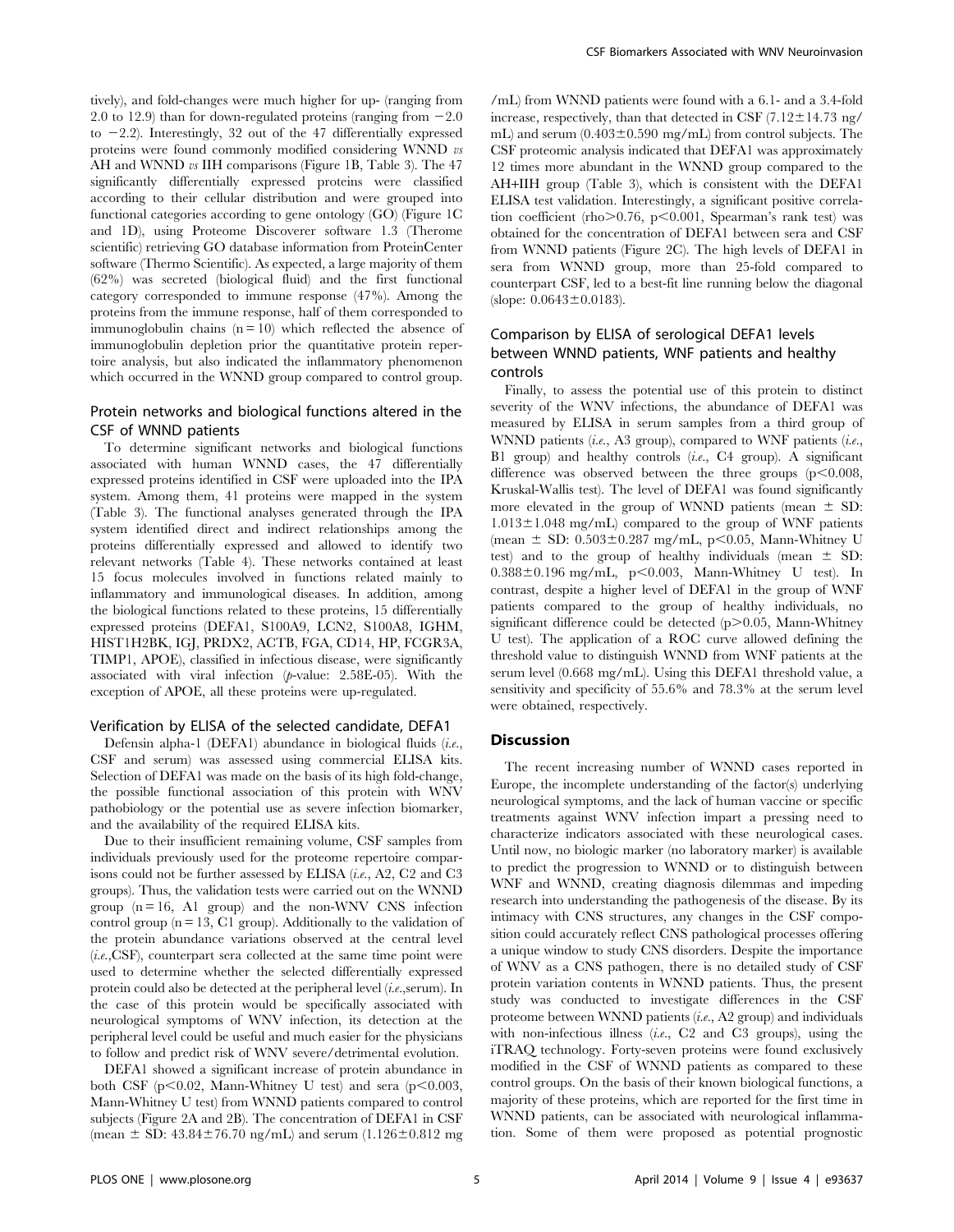

Figure 1. Classification of human CSF proteins significantly differentially expressed between WNND patients (i.e., A2 group) and control individuals (i.e., C2 and C3 groups) identified by quantitative LC-MS/MS analysis. (A) The number of proteins significantly differentially expressed between WNND group and AH+IIH control group or between AH and IIH control sub-groups are represented in the Venn diagram. (B) Venn diagram representation of proteins significantly differentially expressed between WNND group and AH or IIH control sub-groups, among the proteins found deregulated exclusively in patients with WNND compared to AH+IIH group ( $n = 47$ ). The two groups that were compared are indicated below each circle. The number and the percentage of proteins associated with each category are indicated in brackets. Classification of the significantly differentially regulated proteins according to their sub-cellular location (C) and their functional categorization (D) according to gene ontology (GO). The percentages of proteins associated with each category are indicated. WNND, West Nile neuroinvasive disease; AH, acute headache; IIH, idiopathic intracranial hypertension; CSF, cerebrospinal fluid. doi:10.1371/journal.pone.0093637.g001

biological markers of detrimental disease evolution/disease severity.

Among the proteins found differentially modified, 22 were classified as related to immune response with half of them corresponding to immunoglobulin chains  $(n = 10)$ . The detection of immunoglobulin chains was expected because it is well known that an antibody response was elicited following WNV infection which is responsible for the clearing of the virus [40]. The presence of specific IgM antibodies against WNV antigens in CSF is currently used as diagnostic criteria of neurological involvement [5]. However, since anti-WNV IgM could persist in CSF during several months [25], and since cross-recognition with related flaviviruses could occur, other criteria should be taken into account for a definitive diagnosis [5]. Interestingly, as anti-WNV IgG have been reported to be detectable 8 days after the onset of symptoms, and since the mean time of sample collection for the WNND group was less than 7 days after illness onset, it is not surprising to identify mainly alpha (IgA) or mu (IgM) immunoglobulin heavy chains, which were found up-regulated, and reported to generally appear between 4–7 days after WNV exposure [41]. Anti-WNV IgA has been already evoked as a marker of WNV infection in CSF [42], but like anti-WNV IgM, these immunoglobulins are still detectable several months after the WNV infection [43]. Nevertheless, the up-regulation of IgM and IgA immunoglobulin heavy chains at the early stage following WNV infection, confirmed the local production of antibodies.

Additionally, immunoglobulins are one of the most abundant proteins in CSF. These proteins, together with other high abundant proteins  $(e.g.,$  albumin), are generally eliminated from CSF samples for proteomic analysis to reduce protein masking, allowing to increase the efficiency of low abundant protein identification [44].

A hallmark of the present study is that, at the exception of the presynaptic Neurexin-3-alpha and the floor plate-secreted Spon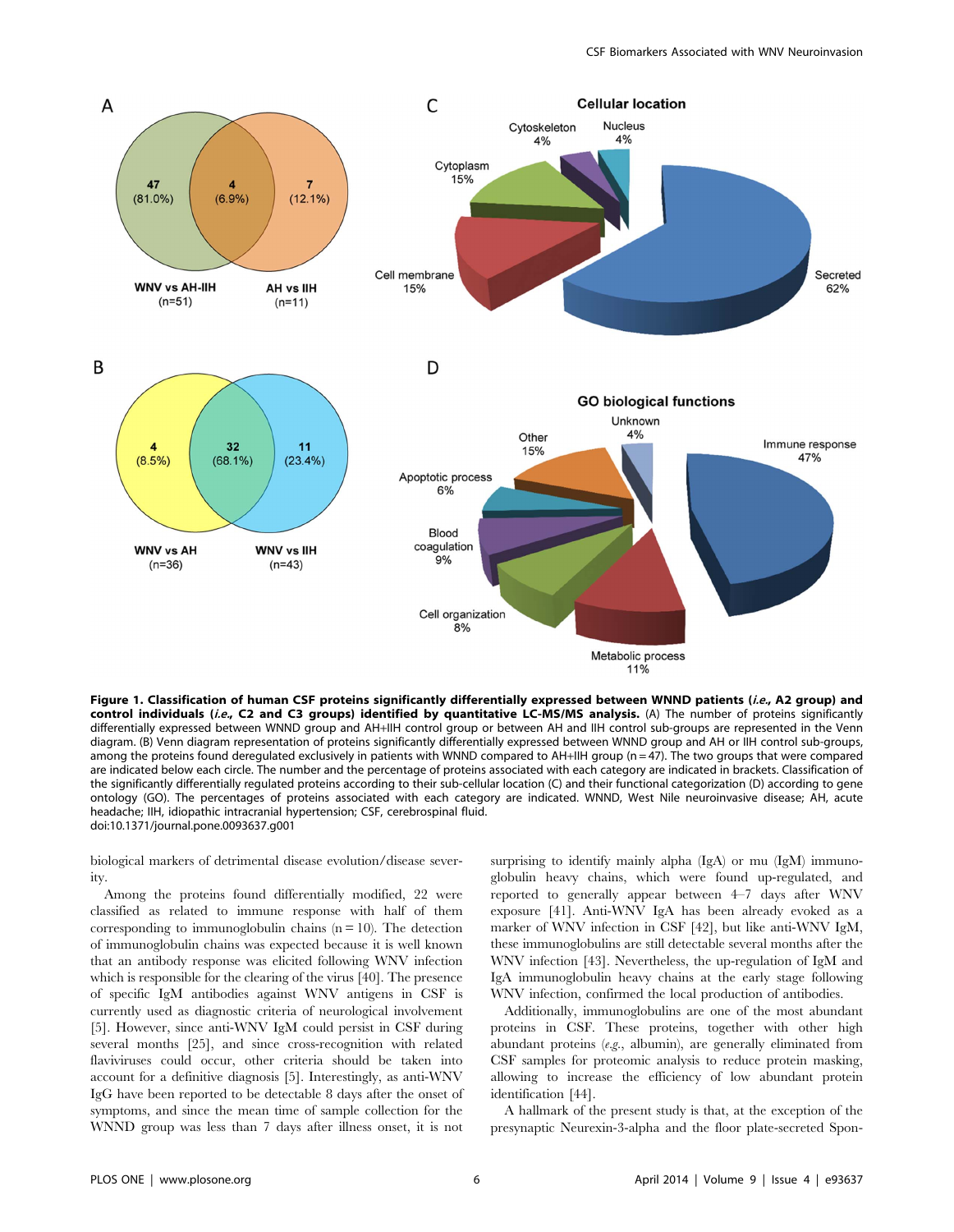Table 3. CSF proteins differentially expressed between WNND (i.e., A2 group) and AH- and IIH-control groups (i.e., C2 and C3 groups) identified by quantitative LC-MS/MS analysis. Table 3. CSF proteins differentially expressed between WNND (i.e., A2 group) and AH- and IIH-control groups (i.e., C2 and C3 groups) identified by quantitative LC-MS/MS analysis.

| Protein description                                  | Accession n°<br>(UniprotKB) | Protein Symbol<br>(IPA) | Number of<br>peptides<br>unique | Number of<br>peptides | Average ratios       |         |                 |               | Subcellular locationBiological function <sup>b</sup> |
|------------------------------------------------------|-----------------------------|-------------------------|---------------------------------|-----------------------|----------------------|---------|-----------------|---------------|------------------------------------------------------|
|                                                      |                             |                         |                                 |                       | <b>WNND/AH+IIH</b> * | WNND/AH | <b>WNND/IIH</b> |               |                                                      |
| Neutrophil defensin                                  | P59665                      | DEFA1                   | $\sim$                          | $\sim$                | 12.894               | 12.178  | 12.213          | Secreted      | Immune response                                      |
| Hemoglobin subunit beta                              | P68871                      | HBB                     | $\mathbf \circ$                 | Ξ                     | 6.671                | 6.113   | 8.743           | Cytoplasm     | Oxygen transport                                     |
| Protein S100-A9                                      | P06702                      | S100A9                  | 6                               | 6                     | 4.806                | 4.749   | 5.427           | Cytoplasm     | Immune response                                      |
| Neutrophil gelatinase-associated P80188<br>lipocalin |                             | LCN <sub>2</sub>        | $\sim$                          | $\sim$                | 4.601                | 4.567   | 4.718           | Secreted      | Immune response                                      |
| Protein S100-A8                                      | P05109                      | S100A8                  | $\overline{5}$                  | $\overline{5}$        | 4.436                | 4.204   | 4.949           | Secreted      | Immune response                                      |
| Hemoglobin subunit alpha                             | P69905                      | HBA*                    | $\circ$                         | 6                     | 4.129                | 3.766   | 5.597           | Cytoplasm     | Oxygen transport                                     |
| Ig mu chain C region                                 | P01871                      | <b>MHDI</b>             | $\overline{0}$                  | ڢ                     | 3.667                | 3.314   | 5.155           | Secreted      | Immune response                                      |
| Plastin-2                                            | P13796                      | LCPT                    | $\sim$                          | $\sim$                | 3.615                | 3.441   | 5.014           | Cytoskeleton  | Immune response                                      |
| Histone H4                                           | P62805                      | HIST1H4A                | $\sim$                          | $\sim$                | 3.477                | 3.534   | 3.895           | Nucleus       | DNA binding                                          |
| Spondin-1                                            | Q9HCB6                      | SPON1                   | $\sim$                          | $\sim$                | 3.249                | 2.864   | 4.873           | Secreted      | Cell adhesion                                        |
| Chitinase-3-like protein 1                           | P36222                      | CHISL1                  | 15                              | ٢5                    | 3.173                | 3.276   | 3.145           | Secreted      | Immune response                                      |
| Hemoglobin subunit delta                             | P02042                      | $rac{1}{2}$             | 4                               | $\sigma$              | 2.91                 | 2.786   | 3.285           | Cytoplasm     | <b>Blood</b> coagulation                             |
| Histone H2B type 1-K                                 | 060814                      | HIST1H2BK               | $\sim$                          | $\sim$                | 2.907                | 2.611   | 4.048           | Nucleus       | DNA binding                                          |
| g kappa chain V-I region Ni                          | P01613                      | KV121*                  | $\sim$                          | $\sim$                | 2.892                | 2.851   | 3.097           | Secreted      | Immune response                                      |
| Immunoglobulin J chain                               | P01591                      | $\bf \Xi$               | $\mathsf{L}\cap$                | $\overline{5}$        | 2.877                | 2.759   | 3.744           | Secreted      | Immune response                                      |
| Ig kappa chain V-III region Ti                       | P01622                      | KV304*                  | $\sim$                          | $\mathbf \circ$       | 2.803                | 2.565   | 2.367           | Secreted      | Immune response                                      |
| Myeloblastin                                         | P <sub>24158</sub>          | PRTN3                   | $\sim$                          | $\sim$                | 2.765                | 2.825   | 2.645           | Cell membrane | Metabolic process                                    |
| Carbonic anhydrase 1                                 | P00915                      | CA1                     | 5                               | 5                     | 2.738                | 2.551   | 3.748           | Cytoplasm     | Metabolic process                                    |
| Carbohydrate sulfotransferase 15 Q7LFX5              |                             | CHST15                  | $\sim$                          | $\sim$                | 2.725                | 2.753   | 2.677           | Cell membrane | Metabolic process                                    |
| Peroxiredoxin-2                                      | P32119                      | PRDX2                   | $\sim$                          | $\sim$                | 2.635                | 2.564   | 2.847           | Cytoplasm     | Apoptotic process                                    |
| Actin, cytoplasmic 1                                 | P60709                      | ACTB                    | $\overline{a}$                  | $\overline{4}$        | 2.596                | 2.531   | 2.567           | Cytoskeleton  | Cell organization                                    |
| Fibrinogen alpha chain                               | P02671                      | FGA                     | $\overline{2}$                  | ត                     | 2.556                | 2.480   | 2.773           | Secreted      | Blood coagulation                                    |
| IgGFc-binding protein                                | Q9Y6R7                      | FCGBP                   | $39$                            | 39                    | 2.516                | 2.615   | 2.216           | Secreted      | Unknown                                              |
| Cartilage oligomeric matrix<br>protein               | P49747                      | COMP                    | $\sim$                          | $\sim$                | 2.478                | 2.246   | 3.353           | Secreted      | Apoptotic process                                    |
| Fibrinogen gamma chain                               | P02679                      | မိုင္                   | $\frac{8}{2}$                   | $\frac{8}{2}$         | 2.46                 | 2.457   | 2.401           | Secreted      | Blood coagulation                                    |
| Monocyte differentiation antigen P08571<br>CD14      |                             | CD14                    | $\overline{10}$                 | $\overline{0}$        | 2.389                | 2.439   | 2.425           | Cell membrane | Immune response                                      |
| Ig kappa chain V-I region EU                         | P01598                      | KV106*                  | $\overline{\phantom{0}}$        | $\sim$                | 2.372                | 2.396   | 2.399           | Secreted      | Immune response                                      |
| Lysozyme C                                           | P61626                      | LYZ                     | $\sqrt{2}$                      | 5                     | 2.365                | 2.407   | 2.312           | Secreted      | Immune response                                      |
| Haptoglobin                                          | P00738                      | $\triangleq$            | $\approx$                       | 23                    | 2.194                |         | 2.787           | Secreted      | Immune response                                      |
| Ig alpha-1 chain C region                            | P01876                      | IGHA1                   | $\circ$                         | $\frac{5}{2}$         | 2.182                | 2.097   | 2.505           | Secreted      | Immune response                                      |
| Ig lambda chain V-I region NIG-64P01702              |                             | LV104*                  | $\mathsf{S}$                    | $\mathsf{m}$          | 2.165                |         | 3.096           | Secreted      | Immune response                                      |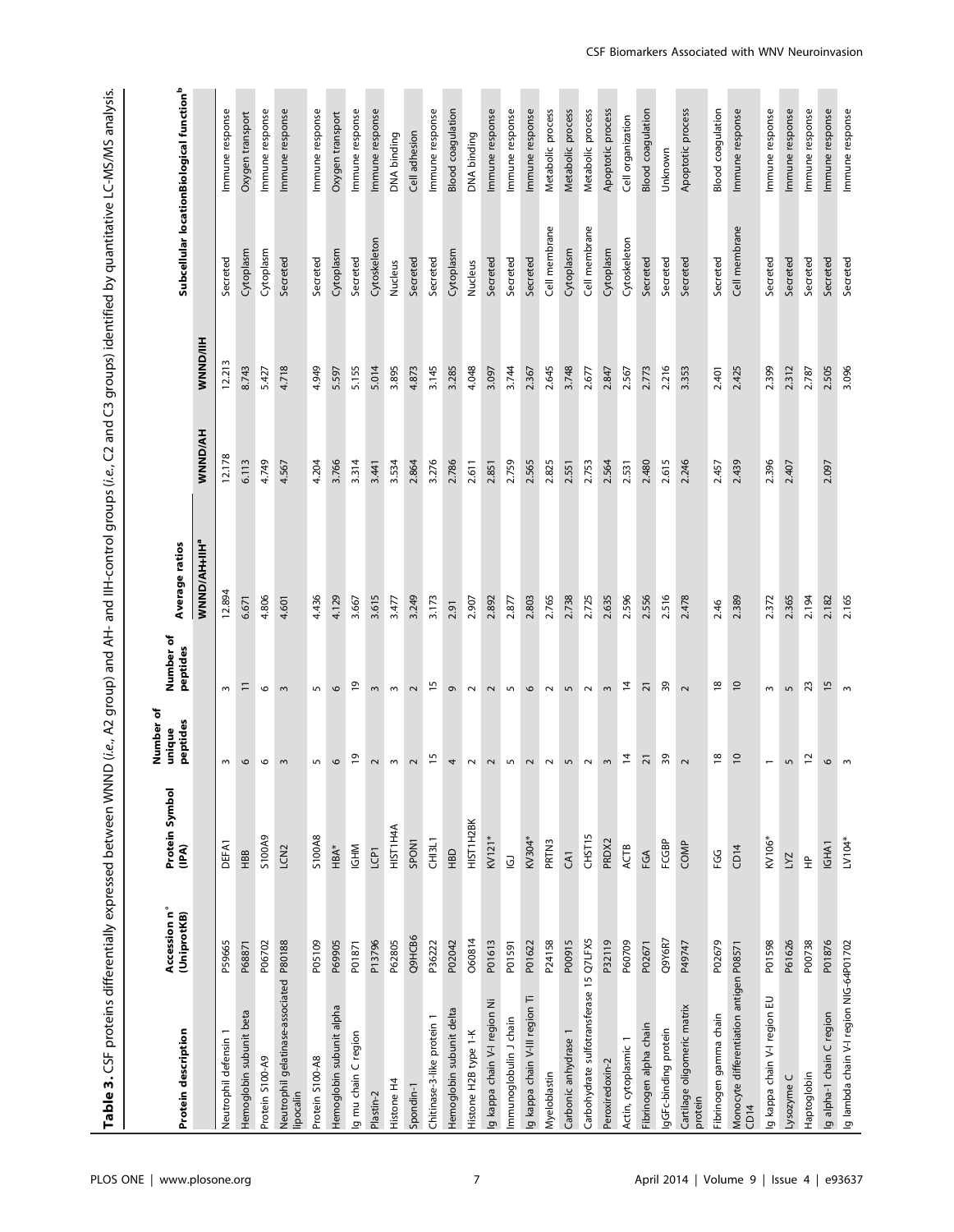| ۴           |
|-------------|
| a<br>ı<br>ī |

| Protein description                                                                                                                                                                                                                               | Accession n°<br>(UniprotKB) | Protein Symbol<br>(IPA) | Number of<br>peptides<br>unique | Number of<br>peptides   | <b>Average ratios</b>           |         |                 |               | Subcellular locationBiological function <sup>b</sup> |
|---------------------------------------------------------------------------------------------------------------------------------------------------------------------------------------------------------------------------------------------------|-----------------------------|-------------------------|---------------------------------|-------------------------|---------------------------------|---------|-----------------|---------------|------------------------------------------------------|
|                                                                                                                                                                                                                                                   |                             |                         |                                 |                         | <b>WNND/AH+IIH</b> <sup>ª</sup> | WNND/AH | <b>WNND/IIH</b> |               |                                                      |
| gamma Fc region receptor III-A<br>Low affinity immunoglobulin                                                                                                                                                                                     | P08637                      | FCGR3A                  | $\sim$                          | $\sim$                  | 2.14                            | 2.289   |                 | Secreted      | Immune response                                      |
| Matrix Gla protein                                                                                                                                                                                                                                | P08493                      | <b>MGP</b>              | 2                               | $\overline{\mathsf{C}}$ | 2.135                           |         | 3.343           | Secreted      | Cell organization                                    |
| Ig lambda-2 chain C regions                                                                                                                                                                                                                       | POCGOS                      | IGLC <sub>2</sub>       | 4                               | G                       | 2.114                           | 2.000   | 2.473           | Secreted      | Immune response                                      |
| High affinity cAMP-specific and<br>IBMX-insensitive 3', 5'-cyclic<br>phosphodiesterase 8B                                                                                                                                                         | 095263                      | <b>PDE8B</b>            |                                 | 2                       | 2.078                           | 2.344   |                 | Cytoplasm     | Metabolic process                                    |
| Moesin                                                                                                                                                                                                                                            | P26038                      | <b>MSN</b>              | $\sim$                          | $\sim$                  | 2.071                           |         | 2.354           | Cell membrane | Cell organization                                    |
| Ig lambda chain V-I region WAH P04208                                                                                                                                                                                                             |                             | LV106*                  | $\overline{\mathsf{C}}$         | 2                       | 2.055                           |         | 2.513           | Secreted      | Immune response                                      |
| domain-containing protein 4<br>V-set and immunoglobulin                                                                                                                                                                                           | Q9Y279                      | VSIG4                   | S                               | S                       | 2.042                           | 2.032   | 2.080           | Cell membrane | Immune response                                      |
| Alpha-1-antichymotrypsin                                                                                                                                                                                                                          | P01011                      | SERPINA3                | $\overline{0}$                  | $\overline{9}$          | 2.036                           | 2.015   | 2.099           | Secreted      | Immune response                                      |
| Fibrinogen beta chain                                                                                                                                                                                                                             | P02675                      | දී                      | 22                              | 22                      | 2.035                           |         | 2.132           | Secreted      | Blood coagulation                                    |
| Metalloproteinase inhibitor 1                                                                                                                                                                                                                     | P01033                      | <b>TIMP1</b>            | 5                               | 5                       | 2.029                           | 2.212   |                 | Secreted      | Apoptotic process                                    |
| Ig alpha-2 chain C region                                                                                                                                                                                                                         | P01877                      | IGHA2                   | $\sim$                          | $\equiv$                | 2.019                           |         | 2.373           | Secreted      | Immune response                                      |
| Neurexin-3-alpha                                                                                                                                                                                                                                  | Q9Y4C0                      | NRXN3                   | G                               | 12                      | 0.5                             |         | 0.422           | Cell membrane | Nervous system<br>development                        |
| Phosphoinositide-3-kinase-<br>interacting protein 1                                                                                                                                                                                               | Q96FE7                      | PIK3IP1                 | $\sim$                          | $\mathsf{S}$            | 0.488                           |         | 0.367           | Cell membrane | Metabolic process                                    |
| Secretogranin-1                                                                                                                                                                                                                                   | P05060                      | <b>CHGB</b>             | 27                              | 27                      | 0.481                           | 0.493   |                 | Secreted      | Unknown                                              |
| Sialate O-acetylesterase                                                                                                                                                                                                                          | Q9HAT2                      | SIAE                    | $\sim$                          | $\sim$                  | 0.468                           |         | 0.291           | Secreted      | Catalytic activity                                   |
| Apolipoprotein E                                                                                                                                                                                                                                  | P02649                      | <b>APOE</b>             | 26                              | 26                      | 0.465                           |         | 0.364           | Secreted      | Lipid transport                                      |
| <sup>a</sup> MNND: West Nile neuroinvasive disease; AH : acute headache; IH : idiopathic intracranial hypertension.<br>*Proteins not mapped into IPA system.<br>doi:10.1371/journal.pone.0093637.t003<br><sup>b</sup> according to Gene Ontology. |                             |                         |                                 |                         |                                 |         |                 |               |                                                      |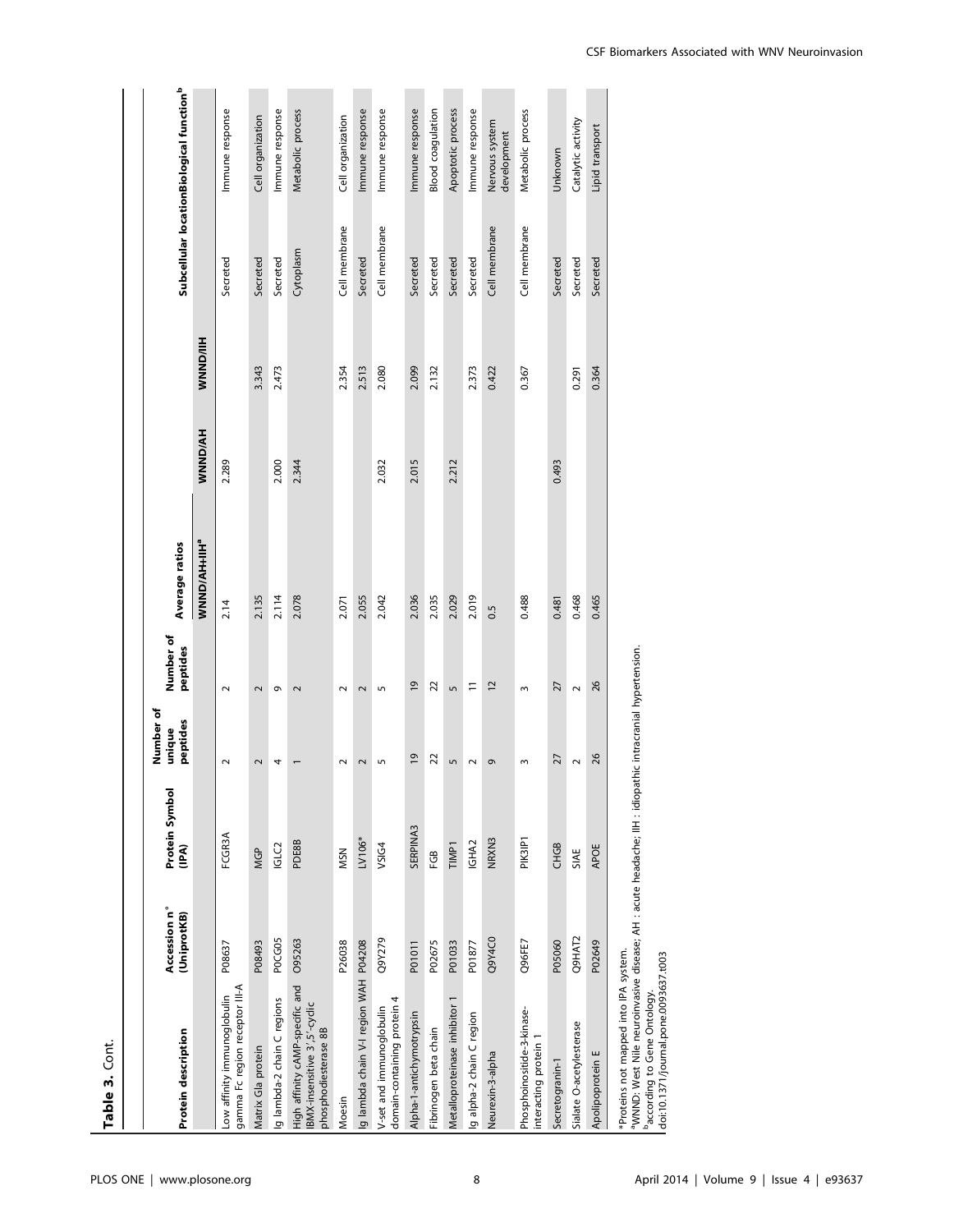Table 4. IPA-generated networks of differentially expressed proteins identified by iTRAQ labeling between CSF samples from WNND (i.e., A2 group) and AH- and IIH-control groups (i.e., C2 and C3 groups).

| <b>Top Functions</b>                                                                  | Score | <b>Focus Molecules</b> | <b>Molecules in Network</b>                                                                                                                                                                              |
|---------------------------------------------------------------------------------------|-------|------------------------|----------------------------------------------------------------------------------------------------------------------------------------------------------------------------------------------------------|
| Inflammatory Disease, Connective Tissue<br>Disorders, Skeletal and Muscular Disorders | 38    | 17                     | up-regulated                                                                                                                                                                                             |
|                                                                                       |       |                        | DEFA1 (includes others), FCGR3A, FGA, FGB, FGG, HP, LCN2, LYZ, MGP, PRTN3,<br>S100A8, S100A9, SERPINA3,                                                                                                  |
|                                                                                       |       |                        | SIAE, TIMP1                                                                                                                                                                                              |
|                                                                                       |       |                        | down-regulated                                                                                                                                                                                           |
|                                                                                       |       |                        | APOE, CHGB                                                                                                                                                                                               |
|                                                                                       |       |                        | not in the dataset                                                                                                                                                                                       |
|                                                                                       |       |                        | Alpha catenin, chymotrypsin, Collagen(s), ERK1/2, Fibrin, Fibrinogen, HDL, Ige, IL1,<br>IL17R, Immunoglobulin, Integrin, Laminin, LDL, NADPH oxidase, Pro-inflammatory<br>Cytokine, Stat3-Stat3, trypsin |
| Immunological Disease, Hematological Disease, 35<br>Metabolic Disease                 |       | 15                     | up-regulated                                                                                                                                                                                             |
|                                                                                       |       |                        | ACTB, CD14, CHI3L1, FCGBP, HBB, HBD, HIST1H4A (includes others), IGHA1, IGHM,<br>IGJ, LCP1, MSN, PDE8B,                                                                                                  |
|                                                                                       |       |                        | PRDX2,                                                                                                                                                                                                   |
|                                                                                       |       |                        | down-regulated                                                                                                                                                                                           |
|                                                                                       |       |                        | PIK3IP1,                                                                                                                                                                                                 |
|                                                                                       |       |                        | not in the dataset                                                                                                                                                                                       |
|                                                                                       |       |                        | Akt, caspase, CD3, chemokine, ERK, F Actin, hemoglobin, Hsp70, Iga, IgG, Igm, IL12<br>(complex), Insulin, Mapk, NFkB (complex), P38 MAPK, PI3K (complex), Pkc(s), RNA<br>polymerase II, Vegf             |

AH : acute headache; IIH : idiopathic intracranial hypertension. doi:10.1371/journal.pone.0093637.t004

din-1, no other brain- or nervous system-specific proteins were found modified in WNND patients. As the aim of the present work was the characterization of potential biological marker(s) which could be further used for the diagnosis of WNND, or for the prediction of the risk to develop these severe neurological symptoms, the identification of brain-specific proteins corresponding to a neuronal damage was one of our expectations. It is probable that some proteins with weak expression level could not be detected in the present study due to the non-depletion of high abundant proteins, and then their variations in protein abundance were not considered. For example, the glial (i.e., GFAP and S100B) and neuronal (i.e., neurofilaments) proteins, previously detected with increased amount in CSF from WNV encephalitis patients could not be confirmed here [30].

Among the modified proteins, DEFA1 was the CSF protein with the highest abundance increase in WNND patients compared to control groups, with a FC higher than  $12$  (FC = +12.894). The increase of DEFA1 was even nearly twice more important than that observed for the protein showing the second highest variation (*i.e.*, Hemoglobin subunit beta,  $FC = +6.671$ ). DEFA1 is a peptide composed of 30 amino acids (3.5 kDa) secreted mainly by neutrophils [45,46]. Although  $\alpha$ -defensins were initially identified for their antimicrobial activity, these small peptides were shown to be also active against a wide range of fungi, parasites and viruses [47,48]. Effectively, it has been demonstrated that DEFA1 could protect against infection with some enveloped virus (i.e., CMV, HSV, influenza virus) [49]. Although the precise anti-viral effect of DEFA1 is still unresolved, an inhibition of viral protein synthesis was reported [50]. To our knowledge, it is the first time that this peptide is evoked in WNV infection and its high abundance increase in WNND CSF could reflect a strong host response contributing to virus infection reduction. The up-regulation of DEFA1 was validated by ELISA at both CSF and serum levels using paired CSF/serum samples from another group of WNND patients  $(i.e., A1 group)$ , as compared to controls  $(i.e., C1 group)$ . Although the concentration of DEFA1 was 25 times more elevated in sera than in CSF of WNND patients, a positive significant correlation was observed between the two biological fluids. The detection of high serum DEFA1 concentration, more likely suggests a production of this protein at the peripheral level rather than a leak from the CSF to serum following a BBB disruption. Interestingly, it is not uncommon to detect increased number of neutrophils in the CSF of WNND cases [27,51], suggesting that DEFA1 detected in CSF could result from a release of CSF neutrophils. It will be, thus, interesting to determine whether there is a relationship between DEFA1 abundance and CSF neutrophils count in the CSF, and to investigate the role of DEFA1 in the WNND physiopathology. Nevertheless, based on the present results, it could not be excluded that the CSF DEFA1 was produced by local neutrophils or from production in serum.

Moreover, a confirmation of significant higher serum DEFA1 levels was noticed using another group of WNND patients (i.e., A3 group) compared to healthy individuals  $(i.e., C4$  group) but also to WNF patients (i.e., B1 group). The higher abundance of DEFA1 at the peripheral level in WNND patients compared to those with WNF, suggests that this peptide could serve as potential biologic marker of WNV neuroinvasion. Nevertheless, the specificity of this assay should be confirmed in larger cohorts of WNND and WNF patients in a blind study. Additionally, cross checking experiments in CSF and/or serum samples from patients infected with other neurotropic viruses (e.g., herpesviruses, enteroviruses) are needed to determine whether the DEFA1 release is specific for WNV or it is a common host response in viral CNS infections. However, the confirmation of this assay to distinguish WNND from WNF cases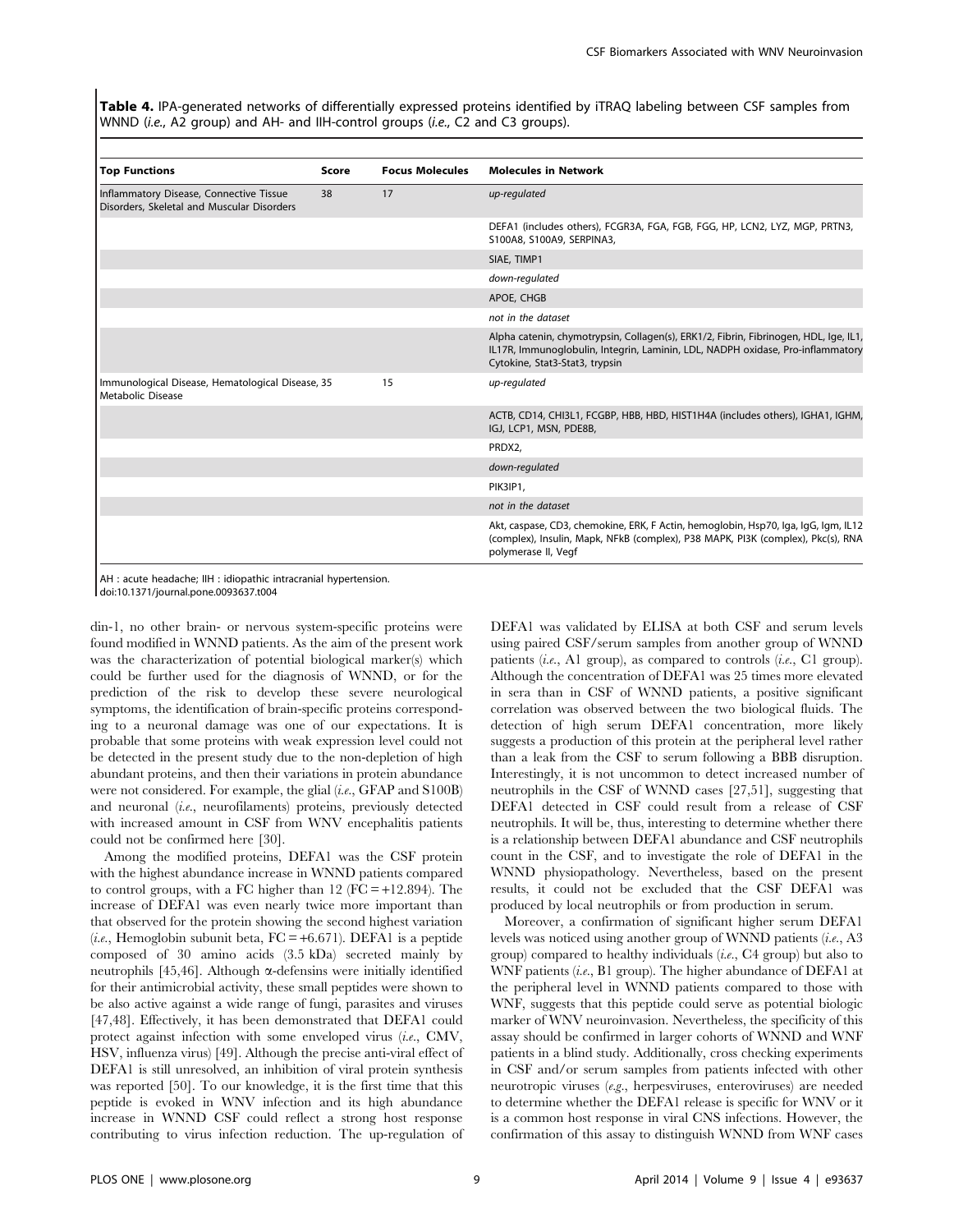

Figure 2. DEFA1 expression levels from patients with WNND, WNF and control groups. CSF (A) and serum (B) levels of DEFA1 measured by ELISA between WNND patients (n = 16, A1 group) and subjects with non-WNV CNS infection (n = 13, C1 group). Each dot shows the mean DEFA1 concentration detected in serum from a single individual. Horizontal bars show medians. Data were compared using the non parametric Mann-Whitney U test. (C) Correlation of DEFA1 levels between paired CSF and serum from WNND patients (n = 16, group A1). The data were analyzed using Spearman's rank correlation test with the best-fit line shown (black line). (D) Serum levels of DEFA1 measured by ELISA between WNND (n = 27, A3 group), WNF (n = 23, B1 group) patients and healthy individuals (n = 21, C4 group). Each dot shows the mean DEFA1 concentration detected in serum from a single individual. Horizontal bars show medians. Data were compared using the non parametric Mann-Whitney U test. The dotted line corresponds to the threshold value defined by ROC curve. WNND, West Nile neuroinvasive disease; WNF, West Nile fever; CNS, central nervous system; CSF, cerebrospinal fluid; DEFA1, defensin-1 alpha. doi:10.1371/journal.pone.0093637.g002

is the first demonstration of a laboratory biomarker which could enable physicians to more rapidly diagnose patients with neuroinvasive disease.

In silico analysis highlighted that 15 differentially expressed proteins were significantly associated with viral infection. Among them, LCN2, TIMP1, S100A8/9, and PRDX2 related to host response and/or inflammation in neurological disorders, could be used as potential biomarkers of brain pathology. Neutrophil gelatinase-associated lipocalin (LCN2) is expressed in neutrophils and is involved in innate immunity. LCN2 is expressed and secreted under inflammatory conditions and up-regulates chemokines expression in the CNS, particularly CXCL10 by astrocytes [52]. Neurodegenerative diseases are characterized by a glial reaction and LCN2 has been shown to be secreted by reactive astrocytes as a neurotoxic mediator leading to neuron death [53]. LCN2 was also reported to be increased in CSF and plasma from patients with multiple sclerosis [54]. The identification of LCN2

with an increased expression in the CSF from WNND patients  $(FC>4.0)$  in the present study could be the result from its expression in choroid plexus (CP)-infiltrating neutrophils during the acute phase of inflammation, as previously described [55,56]. LCN2 could also bind the matrix metalloproteinase MMP9 to stabilize its proteolytic activity and prevent its degradation [57]. MMPs are responsible of BBB disruption by degrading the extracellular matrix, leading to cell invasion and cytokine production [58]. In parallel, tissue inhibitors of metalloproteinases (TIMPs) inhibit MMPs but paradoxically may also contribute to the inflammatory process by keeping a balance between deposition and degradation of extracellular proteins. This could be illustrated by the increased levels of MMPs (including MMP9) and TIMP1 in CSF from subjects with cerebral adrenoleukodystrophy (cALD) which causes neuroinflammation and demyelination [59]. Interestingly, TIMP1 was found to be increased in our study in WNND patients [60], and could reflect brain damages following WNV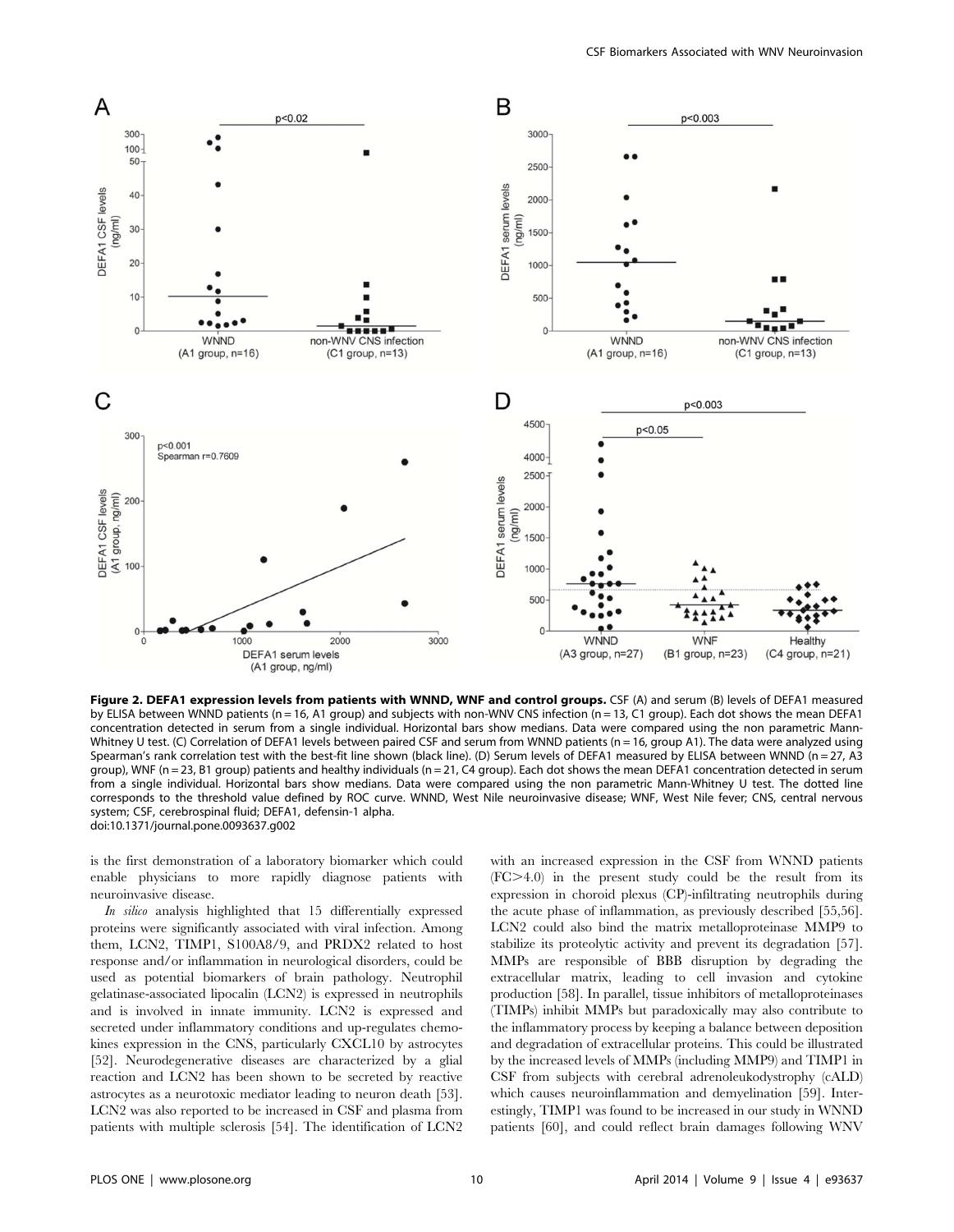neuroinvasion. The role of TIMP1 in neuroinflammation was moreover supported by the gene up-regulation in Venezuelian equine encephalitis virus (VEEV)-infected mouse brain [61].

Interestingly, two members of the S100 family proteins, S100A8 and S100A9, were both found up-regulated in patients with WNND, with a FC $>4.0$ . S100A8 and S100A9 proteins are considered damage-associated molecular pattern molecules (DAMPs) [62], constitutively expressed in neutrophils and inducible in several inflammatory cells including macrophages [63]. They are released in response to tissue injury and play an important function in innate immunity by binding to Toll-Like Receptor 4 (TLR-4) [64].

An increase abundance of PRDX2 was also detected in CSF from WNND patients (FC>2.5). Peroxiredoxins have been recently reviewed as biomarkers of oxidative stress [65], which is considered one cause of pathogenic mechanisms in neurological diseases. In particular, oxidation of PRDX2 was described to occur in pathological situations and inflammation where neutrophils are activated [66]. PRDX2 has been reported contributing to neuroprotection and was proposed for treatment for neurodegenerative diseases [67]. To our knowledge, this is the first time that PRDX2 was reported in CSF from patients with viral neuroinvasive disease. Altogether, the elevated levels of PRDX2 and S100A8/9 seem to indicate a host response to CNS infection in WNND patients and further evaluation of these proteins as relevant markers of severe WN disease would be needed.

# Conclusion

The present study represents the first analysis of CSF proteome from patients with WNND, enabling the identification of a list of protein changes which can be helpful in the better understanding of the WNV pathophysiology. Besides expected immunoglobulins, several proteins were of particular interest as being associated with host response and inflammation in neurological disorders. The

#### References

- 1. Weissenbock H, Hubalek Z, Bakonyi T, Nowotny N (2010) Zoonotic mosquitoborne flaviviruses: worldwide presence of agents with proven pathogenicity and potential candidates of future emerging diseases. Vet Microbiol 140: 271–280.
- 2. Jeffrey Root J (2013) West Nile virus associations in wild mammals: a synthesis. Arch Virol 158: 735–752.
- 3. Rossi SL, Ross TM, Evans JD (2010) West Nile virus. Clin Lab Med 30: 47–65. 4. Omalu BI, Shakir AA, Wang G, Lipkin WI, Wiley CA (2003) Fatal fulminant
- pan-meningo-polioencephalitis due to West Nile virus. Brain Pathol 13: 465– 472.
- 5. De Filette M, Ulbert S, Diamond M, Sanders NN (2012) Recent progress in West Nile virus diagnosis and vaccination. Vet Res 43: 16.
- 6. Sambri V, Capobianchi M, Charrel R, Fyodorova M, Gaibani P, et al. (2013) West Nile virus in Europe: emergence, epidemiology, diagnosis, treatment, and prevention. Clin Microbiol Infect.
- 7. Papa A, Danis K, Baka A, Bakas A, Dougas G, et al. (2010) Ongoing outbreak of West Nile virus infections in humans in Greece, July-August 2010. Euro Surveill 15.
- 8. Danis K, Papa A, Theocharopoulos G, Dougas G, Athanasiou M, et al. (2011) Outbreak of West Nile virus infection in Greece, 2010. Emerg Infect Dis 17: 1868–1872.
- 9. Rizzo C, Salcuni P, Nicoletti L, Ciufolini MG, Russo F, et al. (2012) Epidemiological surveillance of West Nile neuroinvasive diseases in Italy, 2008 to 2011. Euro Surveill 17.
- 10. Papa A (2012) West Nile virus infections in Greece: an update. Expert Rev Anti Infect Ther 10: 743–750.
- 11. Neghina AM, Neghina R (2011) Reemergence of human infections with West Nile virus in Romania, 2010: an epidemiological study and brief review of the past situation. Vector Borne Zoonotic Dis 11: 1289–1292.
- 12. Paz S, Semenza JC (2013) Environmental drivers of west nile Fever epidemiology in europe and Western Asia-a review. Int J Environ Res Public Health 10: 3543–3562.
- 13. Beasley DW, Barrett AD, Tesh RB (2013) Resurgence of West Nile neurologic disease in the United States in 2012: What happened? What needs to be done? Antiviral Res.

identification of potential biological biomarker(s), such as DEFA1, could enable physicians to diagnose more rapidly the neurological involvement. Furthermore, additional neutrophil-related proteins (LCN2, TIMP1, S100A8/9, PRDX2) were found at higher levels in CSF of WNND patients, underlining the likely key role played by neutrophils in the development of the inflammatory response and brain damage. Further investigation is warranted to determine the usefulness of these proteins, like DEFA1, as a diagnostic tool which can be followed-up in monitoring the patients with neuroinvasive disease.

#### Supporting Information

Table S1 Experimental design for iTRAQ reagentlabeling of CSF sample pools. Thirty microgram of each pooled group; C2 group (pool-AH1 to AH3), C3 group (pool-IIH1 to IIH2) or WNND, A2 group (poolW1 to W3) were digested with trypsin and the resulting peptides of each sample were specifically labeled with one iTRAQ reagent as indicated below, previously to mix all samples. WNND, West Nile neuroinvasive disease; AH, acute headache; IIH, idiopathic intracranial hypertension; CSF, cerebrospinal fluid.

(DOC)

#### Acknowledgments

We thank Mahfoud Bakli (URMITE, Marseille, France) for his manuscript reading and comments. The authors also acknowledge all individuals for their participation.

# Author Contributions

Conceived and designed the experiments: LA CF LC. Performed the experiments: CF LA LC. Analyzed the data: LA CF LC. Contributed reagents/materials/analysis tools: AP RH SG BM. Wrote the paper: LA CF. Contributed to the paper redaction: AP LC SG.

- 14. Hamdan A, Green P, Mendelson E, Kramer MR, Pitlik S, et al. (2002) Possible benefit of intravenous immunoglobulin therapy in a lung transplant recipient with West Nile virus encephalitis. Transpl Infect Dis 4: 160–162.
- 15. Shimoni Z, Niven MJ, Pitlick S, Bulvik S (2001) Treatment of West Nile virus encephalitis with intravenous immunoglobulin. Emerg Infect Dis 7: 759.
- 16. Loginova S, Borisevich SV, Pashchenko Iu A, Bondarev VP (2009) [Ribavirin prophylaxis and therapy of experimental West Nile fever]. Antibiot Khimioter 54: 17–20.
- 17. Jordan I, Briese T, Fischer N, Lau JY, Lipkin WI (2000) Ribavirin inhibits West Nile virus replication and cytopathic effect in neural cells. J Infect Dis 182: 1214– 1217.
- 18. Kalil AC, Devetten MP, Singh S, Lesiak B, Poage DP, et al. (2005) Use of interferon-alpha in patients with West Nile encephalitis: report of 2 cases. Clin Infect Dis 40: 764–766.
- 19. Sayao AL, Suchowersky O, Al-Khathaami A, Klassen B, Katz NR, et al. (2004) Calgary experience with West Nile virus neurological syndrome during the late summer of 2003. Can J Neurol Sci 31: 194–203.
- 20. Dauphin G, Zientara S (2007) West Nile virus: recent trends in diagnosis and vaccine development. Vaccine 25: 5563–5576.
- 21. Lim SM, Koraka P, Osterhaus AD, Martina BE (2011) West Nile virus: immunity and pathogenesis. Viruses 3: 811–828.
- 22. Miller F, Afonso PV, Gessain A, Ceccaldi PE (2012) Blood-brain barrier and retroviral infections. Virulence 3: 222–229.
- 23. Shahim P, Mansson JE, Darin N, Zetterberg H, Mattsson N (2013) Cerebrospinal fluid biomarkers in neurological diseases in children. Eur J Paediatr Neurol 17: 7–13.
- 24. Colpitts TM, Conway MJ, Montgomery RR, Fikrig E (2012) West Nile Virus: biology, transmission, and human infection. Clin Microbiol Rev 25: 635–648.
- 25. Kapoor H, Signs K, Somsel P, Downes FP, Clark PA, et al. (2004) Persistence of West Nile Virus (WNV) IgM antibodies in cerebrospinal fluid from patients with CNS disease. J Clin Virol 31: 289–291.
- 26. Carson PJ, Steidler T, Patron R, Tate JM, Tight R, et al. (2003) Plasma cell pleocytosis in cerebrospinal fluid in patients with West Nile virus encephalitis. Clin Infect Dis 37: e12–15.